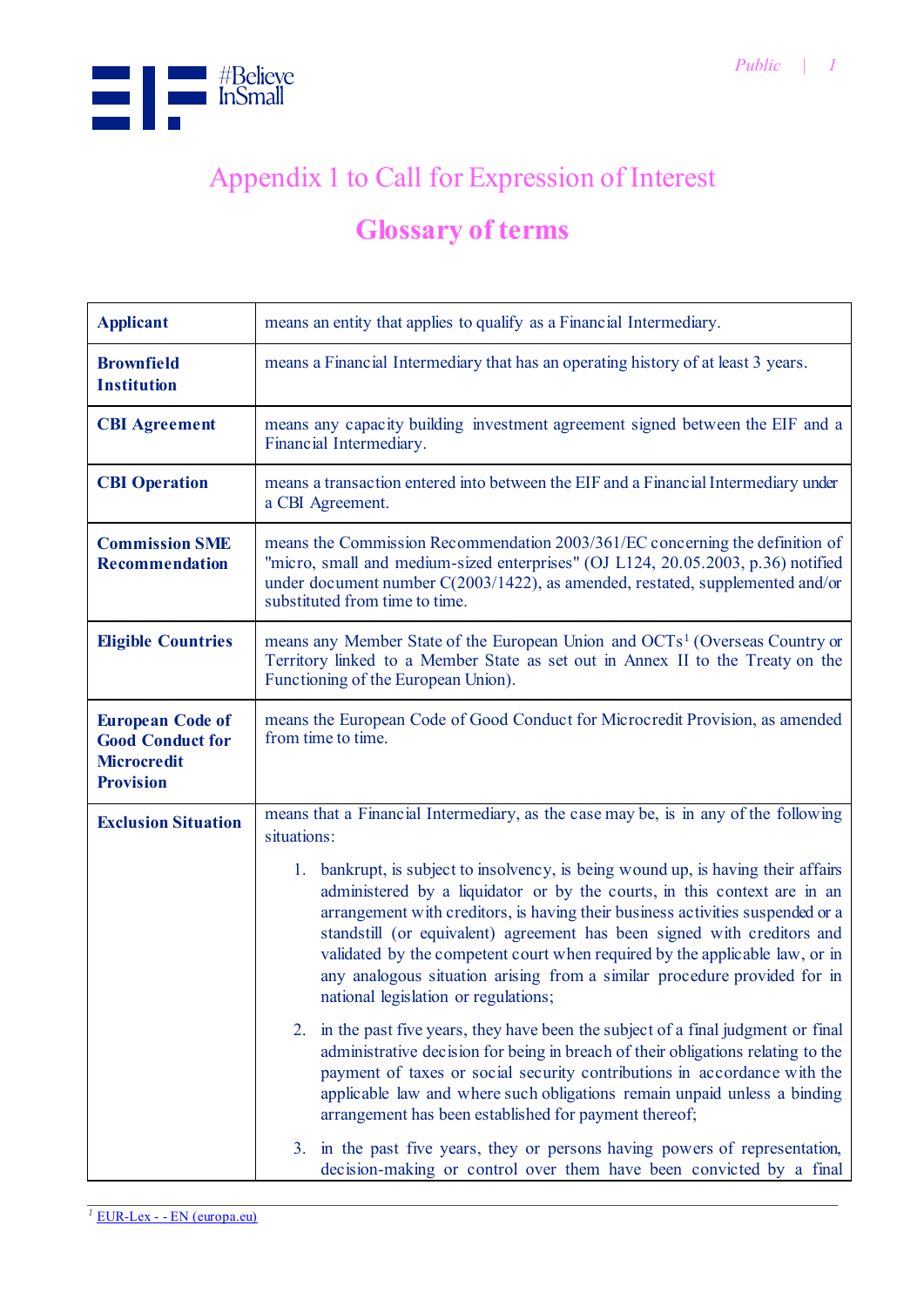

|                                         | judgement or a final administrative decision for grave professional<br>misconduct, where such conduct denotes wrongful intent or gross negligence,<br>which would affect their ability to implement the CBI Agreement or CBI<br>Operation, as applicable, and which is for one of the following reasons:                                                                                                                                                                                               |  |  |
|-----------------------------------------|--------------------------------------------------------------------------------------------------------------------------------------------------------------------------------------------------------------------------------------------------------------------------------------------------------------------------------------------------------------------------------------------------------------------------------------------------------------------------------------------------------|--|--|
|                                         | negligently providing misleading information that may have a material<br>a)<br>influence or fraudulently misrepresenting information required for the<br>verification of the absence of grounds for exclusion or the fulfilment of<br>selection criteria or in the performance of a contract or an agreement;                                                                                                                                                                                          |  |  |
|                                         | entering into agreements with other persons aimed at distorting<br>b)<br>competition;                                                                                                                                                                                                                                                                                                                                                                                                                  |  |  |
|                                         | attempting to unduly influence the decision-making process of the<br>$\mathbf{c})$<br>contracting authority during the relevant award procedure (as this term<br>is defined in the Financial Regulation);                                                                                                                                                                                                                                                                                              |  |  |
|                                         | attempting to obtain confidential information that may confer upon it<br>d)<br>undue advantages in the relevant award procedure (as this term is<br>defined in the Financial Regulation);                                                                                                                                                                                                                                                                                                              |  |  |
|                                         | 4. in the past five years, they or persons having powers of representation,<br>decision-making or control over them have been the subject of a final<br>judgment for:                                                                                                                                                                                                                                                                                                                                  |  |  |
|                                         | $(i)$ fraud;                                                                                                                                                                                                                                                                                                                                                                                                                                                                                           |  |  |
|                                         | (ii) corruption;                                                                                                                                                                                                                                                                                                                                                                                                                                                                                       |  |  |
|                                         | (iii) participation in a criminal organisation;                                                                                                                                                                                                                                                                                                                                                                                                                                                        |  |  |
|                                         | (iv) money laundering or terrorist financing;<br>(v) terrorist offences or offences linked to terrorist activities, or inciting,<br>aiding, abetting or attempting to commit such offences;<br>(vi) child labour and other forms of trafficking in human beings;<br>they are subject to a decision on exclusion contained in the published early<br>5.<br>detection and exclusion system database (set up and operated by the<br>European Commission);                                                 |  |  |
|                                         |                                                                                                                                                                                                                                                                                                                                                                                                                                                                                                        |  |  |
|                                         |                                                                                                                                                                                                                                                                                                                                                                                                                                                                                                        |  |  |
|                                         |                                                                                                                                                                                                                                                                                                                                                                                                                                                                                                        |  |  |
|                                         | provided that the EIF may decide not to exclude a Financial Intermediary if the<br>Financial Intermediary can provide evidence that remedial measures have been<br>adopted to demonstrate its reliability despite the existence of a ground for exclusion,<br>or where it is indispensable to ensure the continuity of the service, for a limited<br>duration and pending the adoption of remedial measures, or where an exclusion<br>would be disproportionate taking into account the circumstances. |  |  |
| <b>Expression of</b><br><b>Interest</b> | means the application sent by an Applicant in the form of Annex I of this Call.                                                                                                                                                                                                                                                                                                                                                                                                                        |  |  |
| <b>Financial</b><br><b>Intermediary</b> | means an entity that has entered with EIF into a CBI Agreement.                                                                                                                                                                                                                                                                                                                                                                                                                                        |  |  |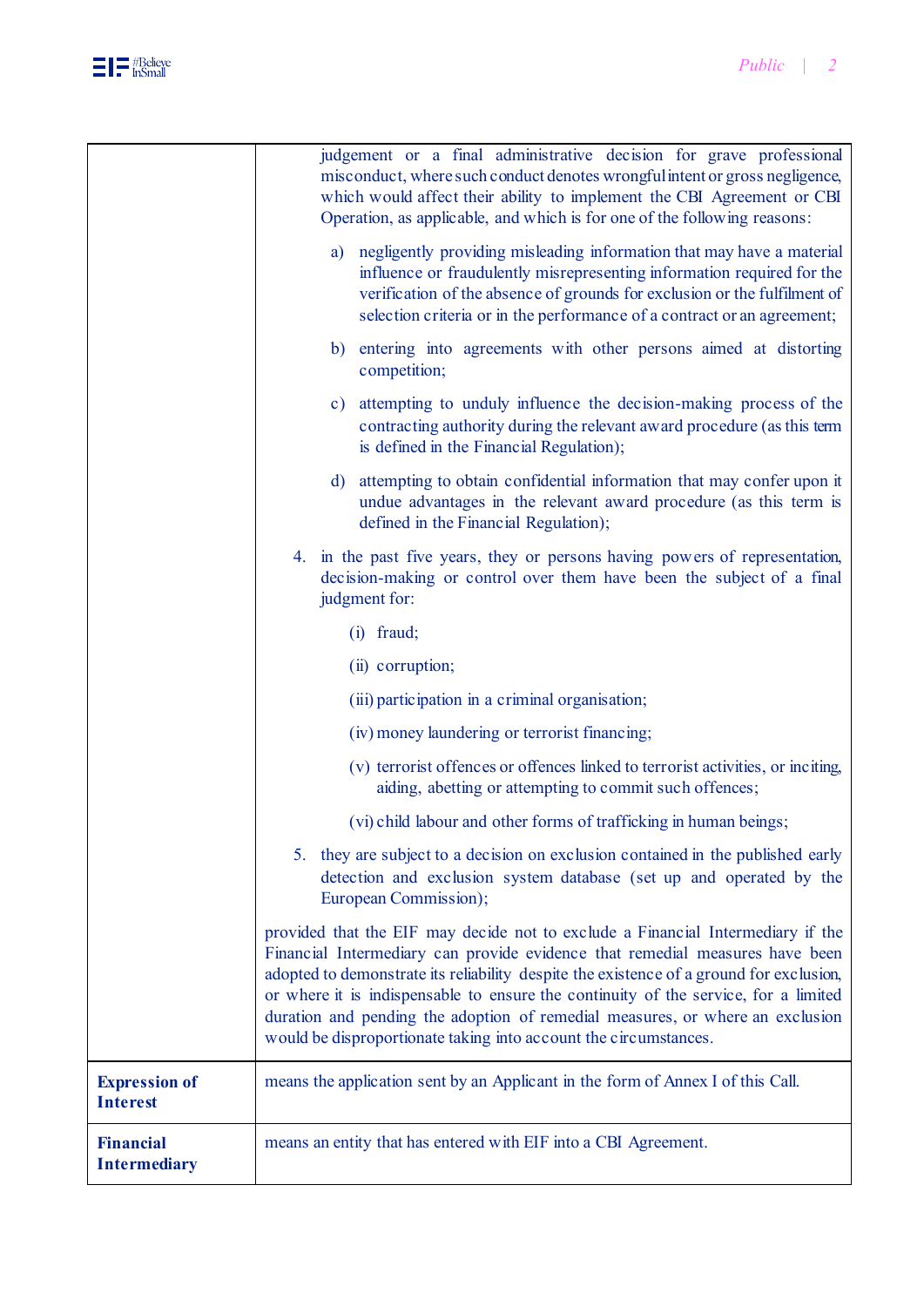

| <b>Greenfield</b><br><b>Institution</b> | means a Financial Intermediary that has an operating history of less than 3 years. |                                                                                                                                                                                                                                                                                                                                                                                                                                                                                                                                                                                                                                                                                                          |  |
|-----------------------------------------|------------------------------------------------------------------------------------|----------------------------------------------------------------------------------------------------------------------------------------------------------------------------------------------------------------------------------------------------------------------------------------------------------------------------------------------------------------------------------------------------------------------------------------------------------------------------------------------------------------------------------------------------------------------------------------------------------------------------------------------------------------------------------------------------------|--|
| <b>InvestEU Excluded</b>                | means:                                                                             |                                                                                                                                                                                                                                                                                                                                                                                                                                                                                                                                                                                                                                                                                                          |  |
| <b>Activities</b>                       | (1)                                                                                | activities which limit individual rights and freedoms or that violate human<br>rights;                                                                                                                                                                                                                                                                                                                                                                                                                                                                                                                                                                                                                   |  |
|                                         | (2)                                                                                | in the area of defence activities, the use, development, or production of<br>products and technologies that are prohibited by applicable international law;                                                                                                                                                                                                                                                                                                                                                                                                                                                                                                                                              |  |
|                                         | (3)                                                                                | tobacco-related products and activities (production, distribution, processing<br>and trade);                                                                                                                                                                                                                                                                                                                                                                                                                                                                                                                                                                                                             |  |
|                                         | (4)                                                                                | activities excluded from financing pursuant to the relevant provisions of the<br>Horizon Europe Regulation: research on human cloning for reproductive<br>purposes; activities intended to modify the genetic heritage of human beings<br>which could make such changes heritable; and activities to create human<br>embryos solely for the purpose of research or for the purpose of stem cell<br>procurement, including by means of somatic cell nuclear transfer;                                                                                                                                                                                                                                     |  |
|                                         | (5)                                                                                | gambling (production-, construction-, distribution-, processing-, trade- or<br>software-related activities);                                                                                                                                                                                                                                                                                                                                                                                                                                                                                                                                                                                             |  |
|                                         | (6)                                                                                | sex trade and related infrastructure, services and media;                                                                                                                                                                                                                                                                                                                                                                                                                                                                                                                                                                                                                                                |  |
|                                         | (7)                                                                                | activities involving live animals for experimental and scientific purposes<br>insofar as compliance with the European Convention for the Protection of<br>Vertebrate Animals used for Experimental and other Scientific Purposes (1)<br>cannot be guaranteed;                                                                                                                                                                                                                                                                                                                                                                                                                                            |  |
|                                         | (8)                                                                                | real estate development activity, such as an activity with a sole purpose of<br>renovating and re-leasing or re-selling existing buildings as well as building<br>new projects; however, activities in the real estate sector that are related to<br>the specific objectives of the InvestEU Programme as specified in Article<br>$3(2)$ and to the areas eligible for financing and investment operations under<br>Annex II of the Regulation (EU) 2021/523 of the European Parliament and<br>of the Council of 24 March 2021 establishing the InvestEU Programme and<br>amending Regulation (EU) 2015/1017, such as investments in energy<br>efficiency projects or social housing, shall be eligible; |  |
|                                         | (9)                                                                                | financial activities such as purchasing or trading in financial instruments. In<br>particular, interventions targeting buy-out intended for asset stripping or<br>replacement capital intended for asset stripping shall be excluded;                                                                                                                                                                                                                                                                                                                                                                                                                                                                    |  |
|                                         | (10)                                                                               | activities forbidden by applicable national legislation;                                                                                                                                                                                                                                                                                                                                                                                                                                                                                                                                                                                                                                                 |  |
|                                         | (11)                                                                               | the decommissioning, operation, adaptation or construction of nuclear power<br>stations;                                                                                                                                                                                                                                                                                                                                                                                                                                                                                                                                                                                                                 |  |
|                                         | (12)                                                                               | investments related to mining or to the extraction, processing, distribution,<br>storage or combustion of solid fossil fuels and oil, as well as investments<br>related to the extraction of gas. This exclusion does not apply to:                                                                                                                                                                                                                                                                                                                                                                                                                                                                      |  |
|                                         |                                                                                    | projects where there is no viable alternative technology;<br>a)                                                                                                                                                                                                                                                                                                                                                                                                                                                                                                                                                                                                                                          |  |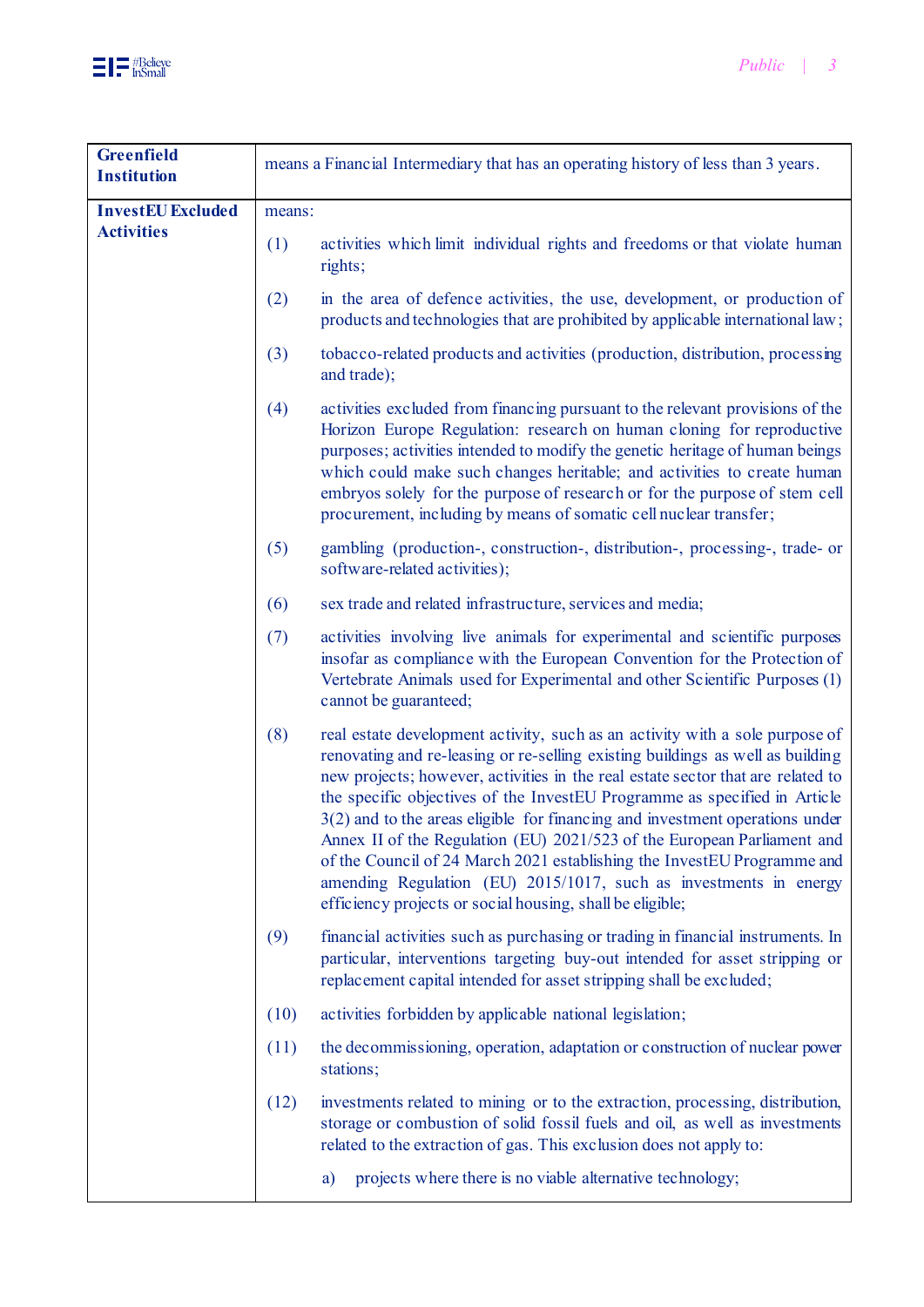|                                |                       | projects related to pollution prevention and control;<br>$\mathbf{b}$                                                                                                                                                                                                                                                                |  |  |
|--------------------------------|-----------------------|--------------------------------------------------------------------------------------------------------------------------------------------------------------------------------------------------------------------------------------------------------------------------------------------------------------------------------------|--|--|
|                                |                       | projects equipped with carbon capture and storage or carbon capture and<br>$\mathbf{c})$<br>utilisation installations; industrial or research projects that lead to<br>substantial reductions of greenhouse gas emissions as compared with<br>the applicable EU Emission Trading System benchmarks;                                  |  |  |
|                                | (13)                  | investments in facilities for the disposal of waste in landfill. This exclusion<br>does not apply to investments in:                                                                                                                                                                                                                 |  |  |
|                                |                       | on-site landfill facilities that are an ancillary element of an industrial or<br>a)<br>mining investment project and where it has been demonstrated that<br>landfilling is the only viable option to treat the industrial or mining<br>waste produced by the activity concerned itself;                                              |  |  |
|                                |                       | existing landfill facilities to ensure the utilisation of landfill gas and to<br>b)<br>promote landfill mining and the reprocessing of mining waste;                                                                                                                                                                                 |  |  |
|                                | (14)                  | investments in mechanical biological treatment (MBT) plants. This exclusion<br>does not apply to investments to retrofit existing MBT plants for waste-to-<br>energy purposes or recycling operations of separated waste such as<br>composting and anaerobic digestion;                                                              |  |  |
|                                | (15)                  | investments in incinerators for the treatment of waste. This exclusion does<br>not apply to investments in:                                                                                                                                                                                                                          |  |  |
|                                |                       | plants exclusively dedicated to treating non-recyclable hazardous waste;<br>a)                                                                                                                                                                                                                                                       |  |  |
|                                |                       | b) existing plants, where the investment is for the purpose of increasing<br>energy efficiency, capturing exhaust gases for storage or use or<br>recovering materials from incineration ashes, provided such investments<br>do not result in an increase of the plants' waste processing capacity.                                   |  |  |
| <b>Non Compliant</b>           | means a jurisdiction: |                                                                                                                                                                                                                                                                                                                                      |  |  |
| <b>Jurisdiction</b><br>("NCJ") |                       | a) listed in the Annex I of the Council of the European Union conclusions on<br>the revised EU list of non-cooperative jurisdictions for tax purposes;                                                                                                                                                                               |  |  |
|                                |                       | b) included in the OECD/G20 list of jurisdictions that have not satisfactorily<br>implemented the tax transparency standards;                                                                                                                                                                                                        |  |  |
|                                | $\mathbf{c})$         | listed in the Annex of the Commission Delegated Regulation (EU) 2016/1675<br>of 14 July 2016 supplementing Directive (EU) 2015/849 of the European<br>Parliament and of the Council by identifying high-risk third countries with<br>strategic deficiencies;                                                                         |  |  |
|                                | d)                    | rated as "partially compliant" or "non-compliant", including corresponding<br>provisional ratings, by the Organisation for Economic Cooperation and<br>Development and its Global Forum on Transparency and Exchange of<br>Information for Tax Purposes against the international standard on exchange<br>of information on request; |  |  |
|                                | e)                    | included in the Financial Action Task Force statement "High risk<br>Jurisdictions subject to a Call for Action"; or                                                                                                                                                                                                                  |  |  |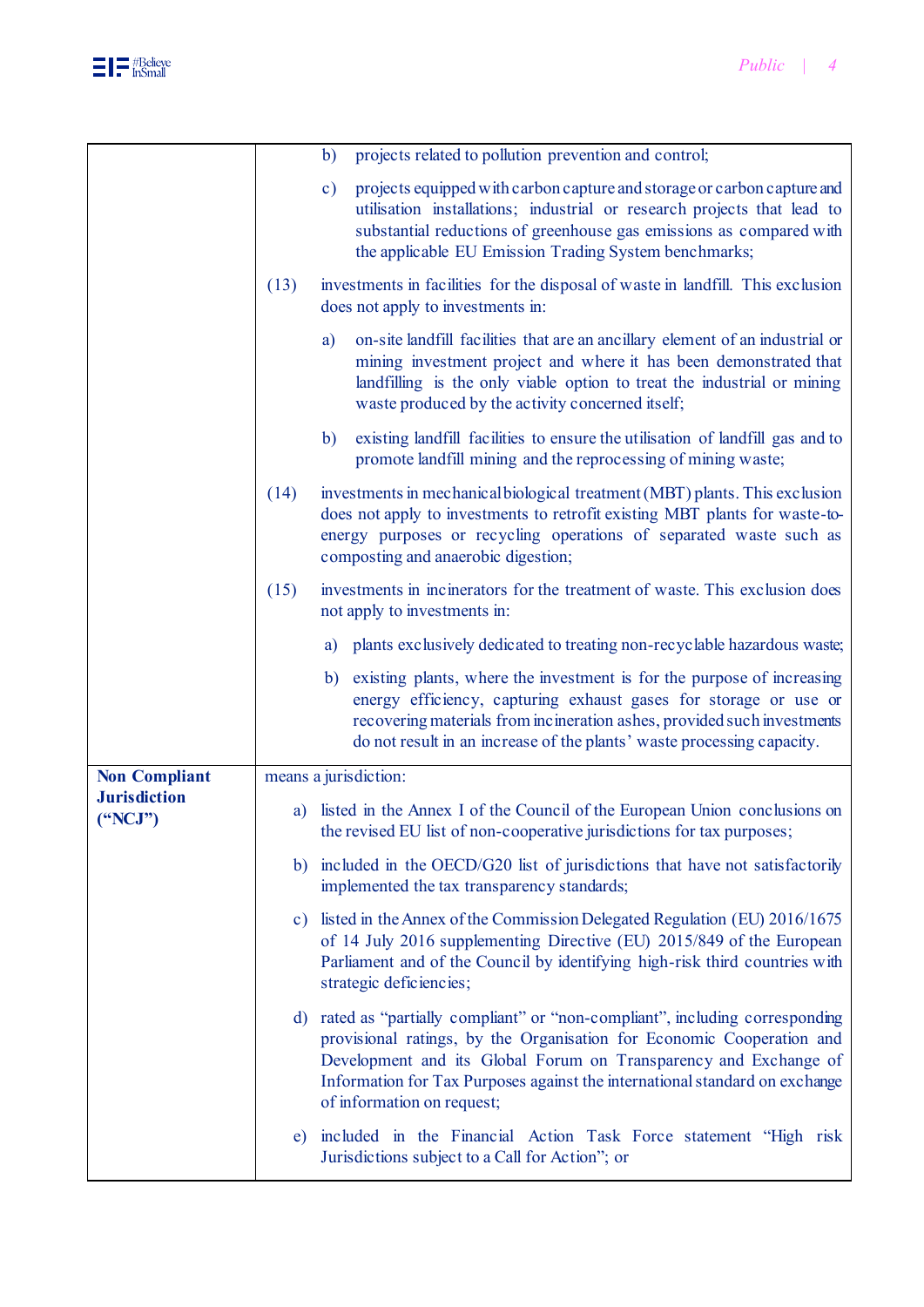

|                                             | included in the Financial Action Task Force statement "Jurisdictions under<br>f)<br>Increased Monitoring",                                                                                                                                                                                                                                                                                                                                                                                                                                                               |  |  |  |
|---------------------------------------------|--------------------------------------------------------------------------------------------------------------------------------------------------------------------------------------------------------------------------------------------------------------------------------------------------------------------------------------------------------------------------------------------------------------------------------------------------------------------------------------------------------------------------------------------------------------------------|--|--|--|
|                                             | in each case as such statement, list, directive or annex may be amended and/or<br>supplemented from time to time.                                                                                                                                                                                                                                                                                                                                                                                                                                                        |  |  |  |
|                                             | The Financial Intermediary shall not (other than as a result only of events or<br>circumstances beyond the control of the Financial Intermediary) be established in a<br>NCJ, unless in the case of NCJ Implementation.                                                                                                                                                                                                                                                                                                                                                  |  |  |  |
| <b>NCJ</b><br><b>Implementation</b>         | means that the project being financed by the CBI Operation is physically<br>implemented in the country of establishment of the Financial Intermediary, and there<br>is no indication that the relevant CBI Agreement, CBI Operation, or the project being<br>financed by the CBI Operation, as applicable, supports actions that contribute to (i)<br>criminal activities such as money laundering, financing of terrorism, tax crimes (i.e.<br>tax fraud and tax evasion) and (ii) wholly artificial arrangements aimed at tax<br>avoidance.                            |  |  |  |
| <b>Small Mid-Cap</b>                        | means an entity with fewer than 500 full-time equivalent employees that is not an<br>SME.                                                                                                                                                                                                                                                                                                                                                                                                                                                                                |  |  |  |
| <b>Small Public</b><br><b>Enterprise</b>    | means (i) a Small Mid-Cap with 25% or more of its issued share capital directly held<br>by public bodies; or (ii) an entity that would qualify as an SME, other than for the<br>fact that 25% or more of its issued share capital is held by one or more public bodies.                                                                                                                                                                                                                                                                                                  |  |  |  |
| <b>SMEs</b>                                 | means a micro, small or medium-sized enterprise as defined in the Commission SME<br>Recommendation.                                                                                                                                                                                                                                                                                                                                                                                                                                                                      |  |  |  |
| <b>Social Enterprise</b>                    | means an undertaking, regardless of its legal form, or a natural person which:                                                                                                                                                                                                                                                                                                                                                                                                                                                                                           |  |  |  |
|                                             | in accordance with its articles of association, statutes or with any other legal<br>a)<br>document that may result in liability under the rules of the Member State or<br>OCT where it is located, has the achievement of measurable, positive social<br>impacts, which may include environmental impacts, as its primary social<br>objective rather than the generation of profit for other purposes, and which<br>provides services or goods that generate a social return or employs methods of<br>production of goods or services that embody social objectives; and |  |  |  |
|                                             | uses its profits first and foremost to achieve its primary social objective, and<br>b)<br>has predefined procedures and rules that ensure that the distribution of profits<br>does not undermine the primary social objective; and                                                                                                                                                                                                                                                                                                                                       |  |  |  |
|                                             | is managed in an entrepreneurial, participatory, accountable and transparent manner,<br>in particular by involving workers, customers and stakeholders on whom its business<br>activities have an impact.                                                                                                                                                                                                                                                                                                                                                                |  |  |  |
| Microenterprise                             | means in accordance with the Commission SME Recommendation an enterprise,<br>including a self-employed person, that employs fewer than 10 persons and whose<br>annual turnover or annual balance sheet total does not exceed EUR 2 million.                                                                                                                                                                                                                                                                                                                              |  |  |  |
| <b>Restricted Sectors</b><br>and activities | means: (1) restricted sectors set out in EIF's guidelines published on EIF's website,<br>as at the date of the CBI Agreement and (2) Paris Alignment Restrictions.                                                                                                                                                                                                                                                                                                                                                                                                       |  |  |  |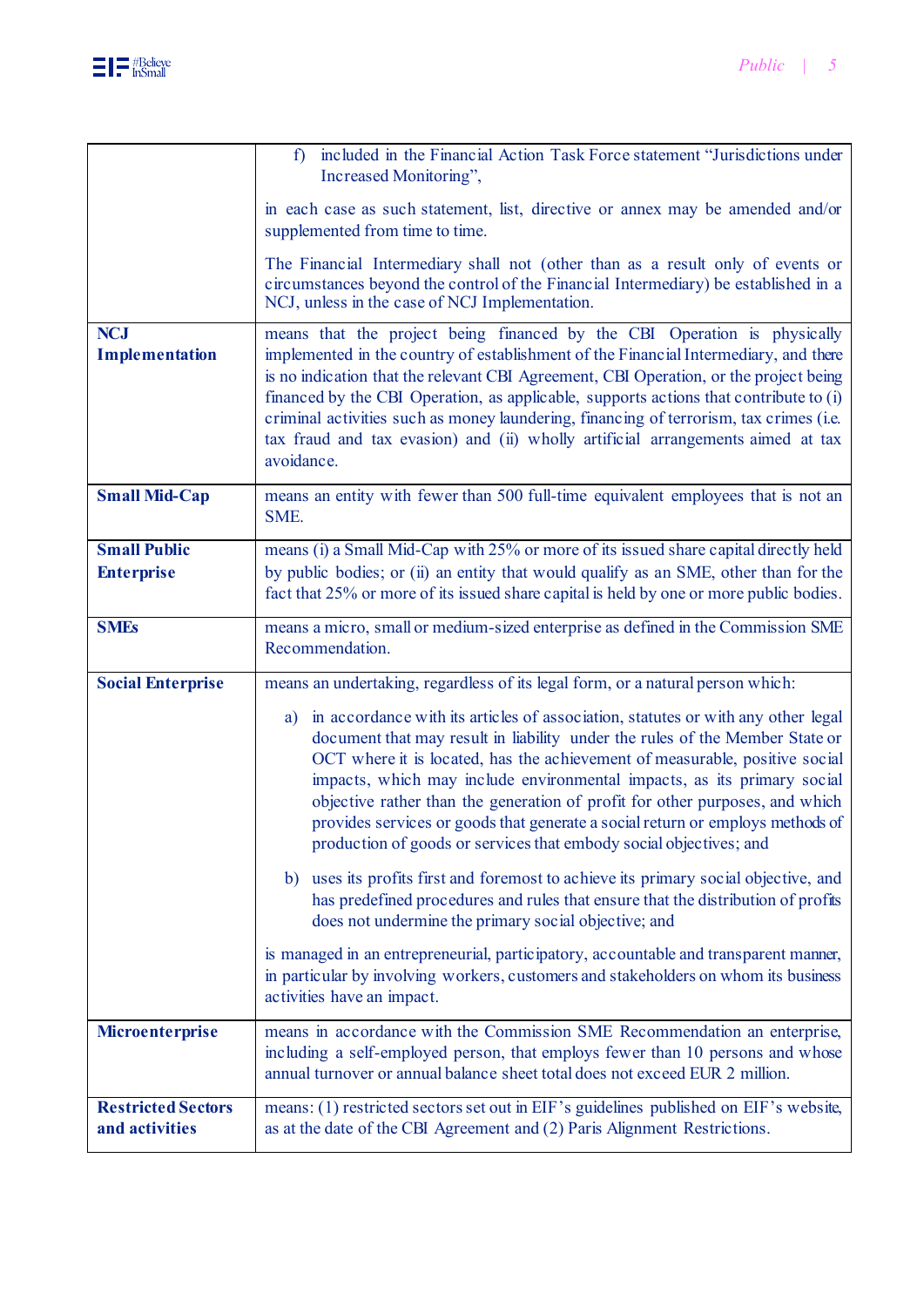|                                       | The above restricted sectors and activities may be updated from time to time. The<br>binding list of Restricted Sectors and activities shall be set out in the relevant CBI<br>Agreement. |                                                                                                                                                                                                                                                                                                                                                                                                                                                                                                                                                                                                |  |
|---------------------------------------|-------------------------------------------------------------------------------------------------------------------------------------------------------------------------------------------|------------------------------------------------------------------------------------------------------------------------------------------------------------------------------------------------------------------------------------------------------------------------------------------------------------------------------------------------------------------------------------------------------------------------------------------------------------------------------------------------------------------------------------------------------------------------------------------------|--|
| <b>Restrictive</b><br><b>Measures</b> | means, without limitation, restrictive measures adopted pursuant to the Treaty on<br>European Union (TEU) or to the Treaty on the Functioning of the European Union<br>(TFEU).            |                                                                                                                                                                                                                                                                                                                                                                                                                                                                                                                                                                                                |  |
| <b>Target Areas</b>                   | <b>Microfinance</b>                                                                                                                                                                       | The policy objective is to promote quality,<br>sustainable employment and social inclusion by<br>entrepreneurship<br>supporting<br>and<br>income-<br>generating activities, in particular for persons in<br>vulnerable situations who wish to start up or<br>develop a micro-enterprise, including on a self-<br>employed basis. Micro-borrowers and micro-<br>enterprises continue to face difficulties in<br>accessing finance to start up and scale up often<br>due to a lack of collateral and credit history, thus<br>they are perceived as high risk by traditional<br>banking channels. |  |
|                                       | <b>Social</b><br><b>Entrepreneurship</b>                                                                                                                                                  | Social enterprises play an increasingly important<br>role in the European economy and recovery in<br>terms of promoting active labour market<br>participation, creating jobs and building a fairer<br>and more inclusive Union, in line with the<br>European Pillar of Social Rights. Generally,<br>social enterprises have novel business models<br>with the social mission as a priority, which can<br>entail difficulties in accessing finance to start up<br>and scale up their businesses as financial<br>intermediaries may perceive them as riskier than<br>traditional SMEs.           |  |
|                                       |                                                                                                                                                                                           | Social enterprise finance is still a recent<br>development in Europe and part of an emerging<br>market ecosystem that is not yet fully developed<br>and public funding in this area is still lacking,<br>especially at national level. In particular, an<br>important funding gap has been observed for<br>tickets of up to EUR 500 000.                                                                                                                                                                                                                                                       |  |
|                                       | Skills,<br><b>Education</b><br>and Training                                                                                                                                               | Skills, education and training are part of the<br>solution to get more people into the labour market<br>and respond better to the economy's needs for<br>skills.                                                                                                                                                                                                                                                                                                                                                                                                                               |  |
|                                       |                                                                                                                                                                                           | Insufficient financial resources are a major barrier<br>to accessing education and training and creates<br>unequal chance to education. For young people,                                                                                                                                                                                                                                                                                                                                                                                                                                      |  |